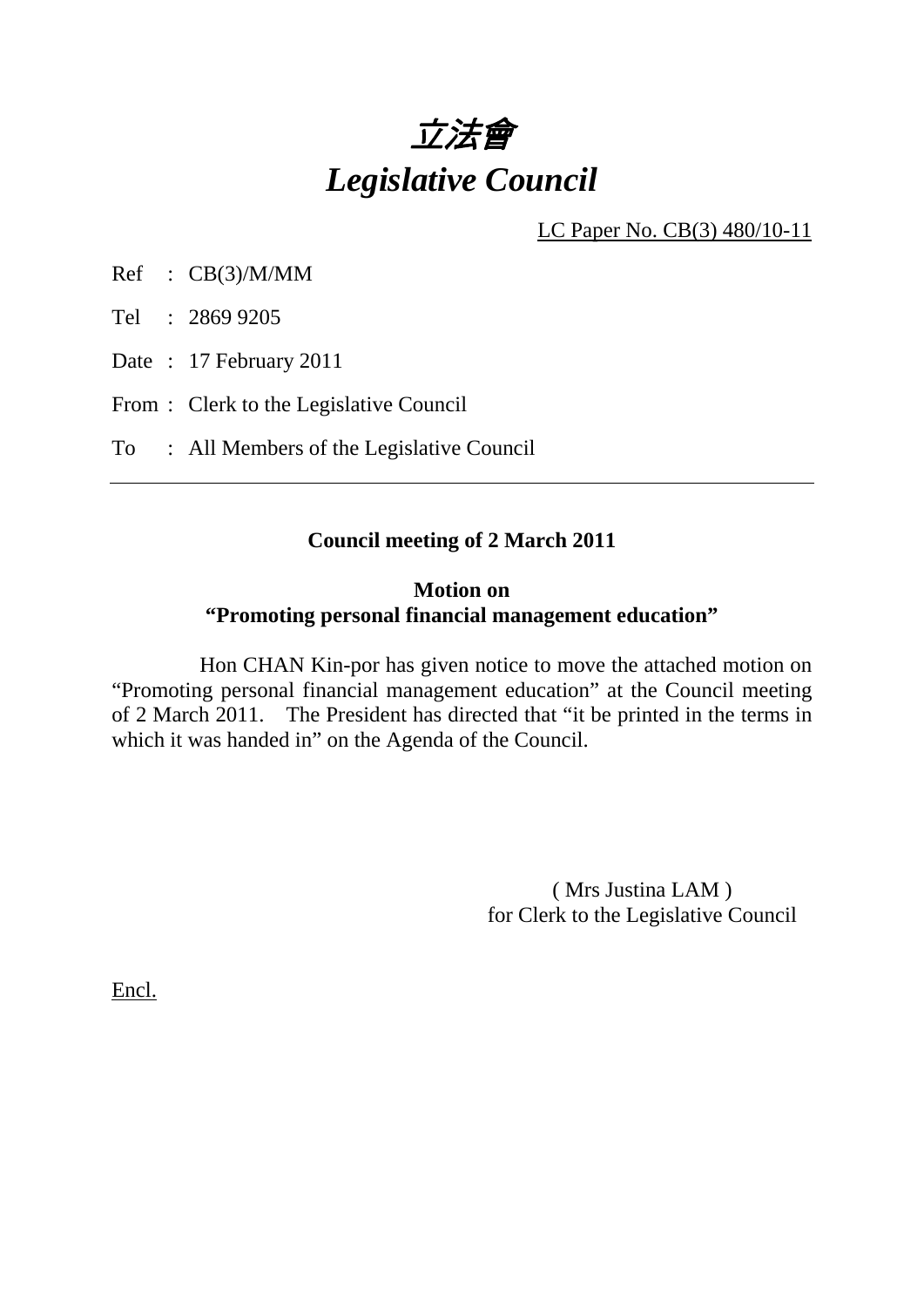## (Translation)

# **Motion on "Promoting personal financial management education" to be moved by Hon CHAN Kin-por at the Legislative Council meeting of Wednesday, 2 March 2011**

## **Wording of the Motion**

That Hong Kong is an international financial and commercial centre, the atmosphere of investment and consumption in society is very strong, and people are facing a lot of financial management problems in their daily life; yet, on the other hand, there is a lack of comprehensive financial management education in Hong Kong, and whenever there is any turmoil in the financial market, some people may not have sufficient risk management knowledge to cope with it and are thus easily plunged into financial crises or even bankruptcy; some young people may have to default or are even unable to make repayment of their credit card debts due to over-spending; as a matter of fact, if the general public have good financial management habits, it will be of immense benefits to the whole society: for example, parents who have good financial management habits can help their families and children develop healthily, thus reducing the occurrence of family problems, and if working persons of means can as early as possible make good financial preparations before retirement, they will have appropriate protection upon their retirement, thus lessening their dependence on social resources in the future; in this connection, this Council urges the Government to adopt effective measures to promote personal financial management education, so as to educate people to acquire proper financial management skills and concepts; the relevant measures should include:

- (a) to study making knowledge on comprehensive personal financial management, including investment, consumption, banking and insurance principles, etc., a formal subject in school, or expand the present section of personal financial management under subjects such as Liberal Studies into an independent and major module, so as to systematically educate students on basic financial management concepts and principles;
- (b) in respect of the Investor Education Council which will be established soon, to introduce more comprehensive personal financial management elements to the original scope of investor education, with a view to